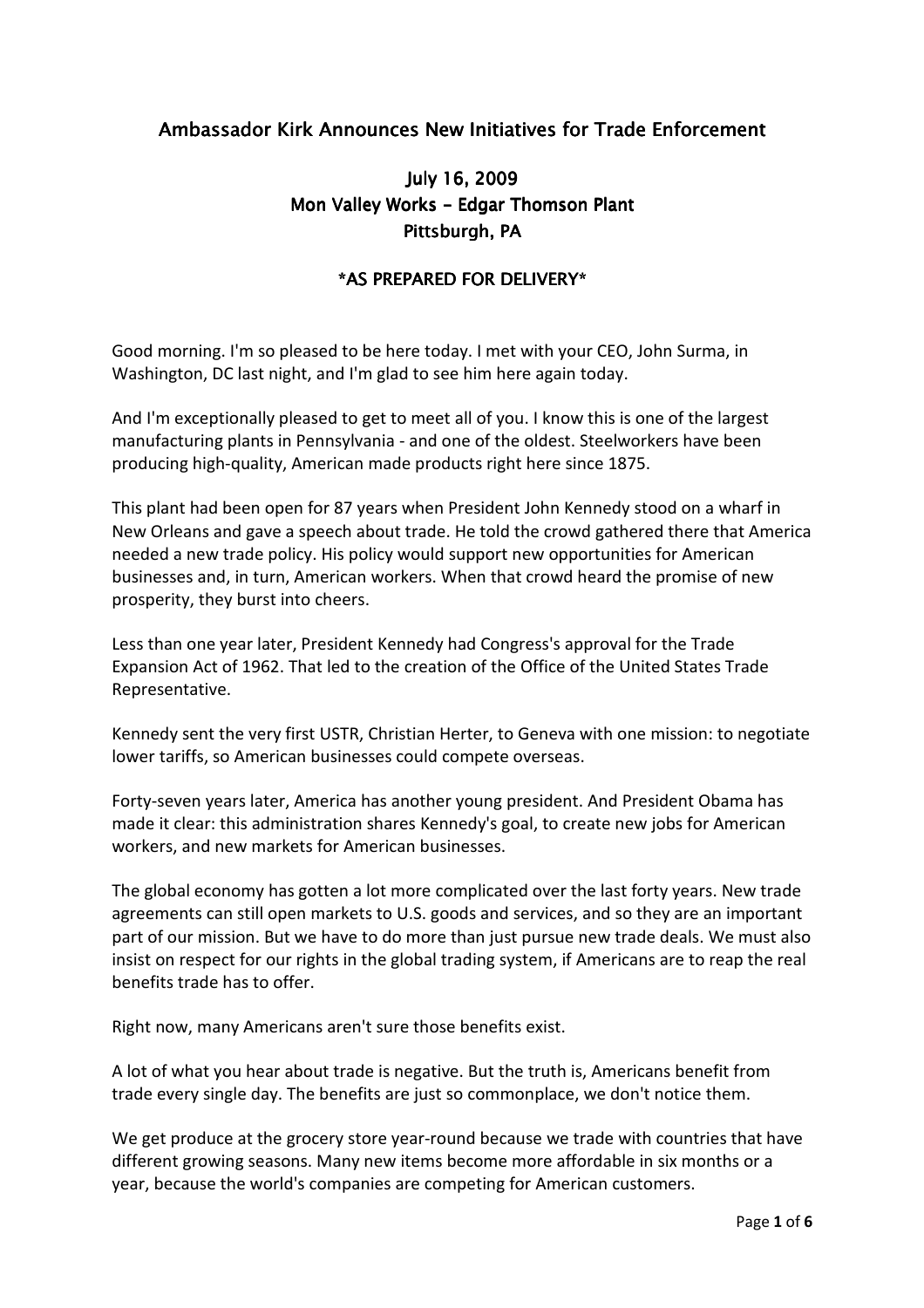Benefits like these are basic to our daily lives. But trade's rewards go far beyond what we can buy. The best benefits - better-paying jobs and economic growth - come when America sells to countries around the world.

Ninety-five percent of the world's consumers live outside the U.S. One of the easiest ways to grow American businesses and American jobs is to sell products to people outside our borders.

So we need access to foreign markets. And that is what good trade policy gets for America. Not just trade agreements with the WTO and with individual countries - but trade enforcement, too.

Realizing the potential benefits of trade pacts depends largely on whether we're willing and able to enforce those rules.

A trade agreement is a contract. Contracts tell us what's expected of us. Americans live up to contracts every day. When you buy a car, you get a car in exchange for making your monthly payment. That's keeping your end of the contract.

Our trading partners can sell their goods here. But in exchange, they must keep their end of our bargains.

I can tell you with no reservations: the Obama Administration is both willing and able to enforce our trade agreements. American workers deserve no less.

Today, on behalf of President Obama, I am here to affirm this administration's commitment to trade enforcement.

I am announcing several concrete new measures that will help to guarantee America's workers, businesses, and families a fair deal.

We will take new steps to protect the rights of American farmers and small business owners. We will hold our trading partners to their word on labor standards. And we will use work we're already doing to fight even harder for the men and women who fuel our economy and support their families.

That's the mission of USTR. We're here to help Americans grow their farms, build their businesses, and support their families through trade.

USTR will work with Congress and across the federal government to guarantee American families new opportunities. In particular, your representatives in Washington know how trade helps families in their states or districts, and how trade violations may hurt them. Theirs are critical voices in all our discussions at USTR.

We understand that Americans are worried: about their jobs, their businesses, their families. And they are worried that trade will take away new opportunities, not protect them or create new ones.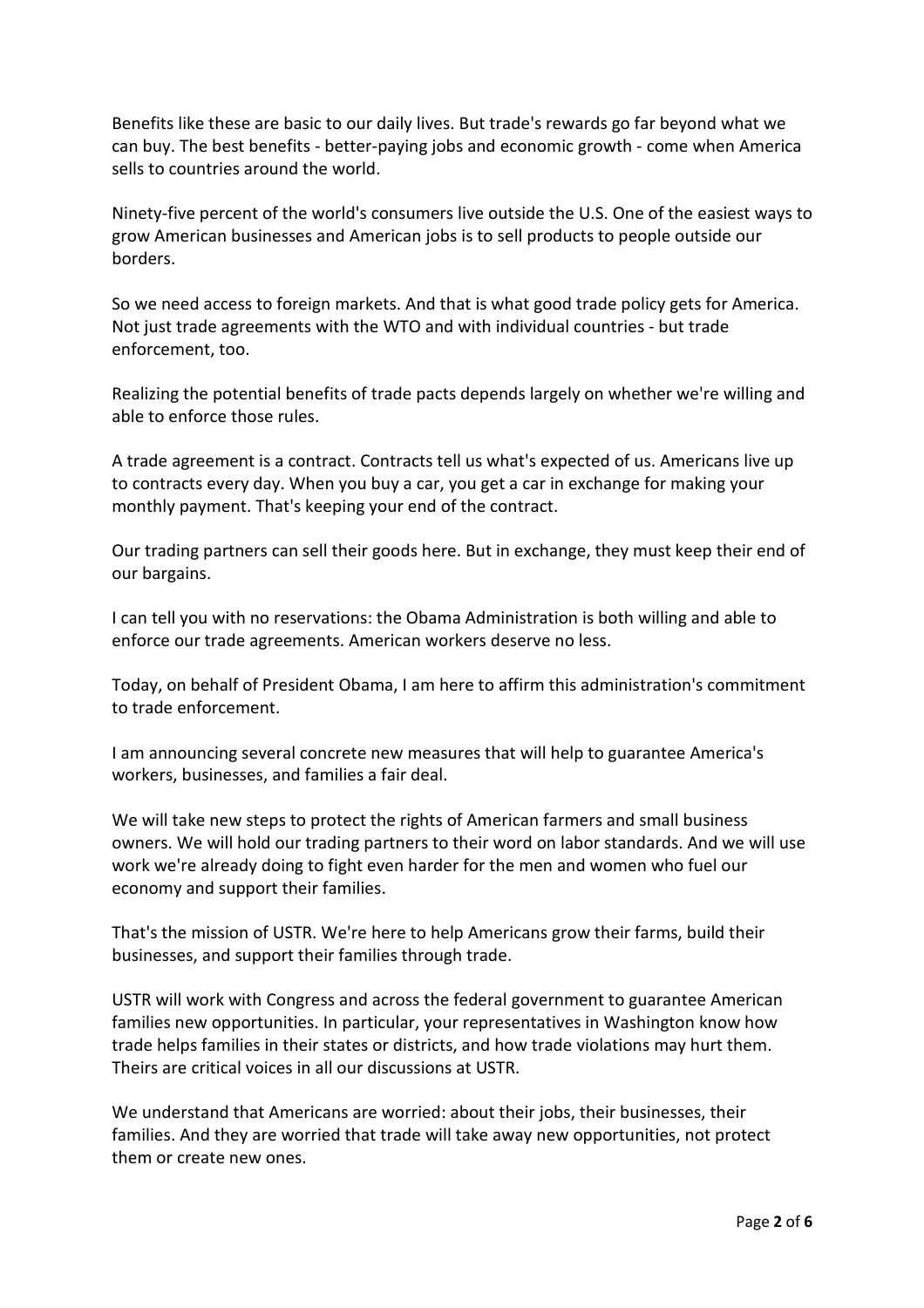Americans have believed that our government hasn't done enough to protect our trade rights. And, while our trading partners largely respect our agreements, sometimes those rules are violated. That's why enforcement cannot be an afterthought. It needs to be a centerpiece of trade policy.

From day one, President Obama has focused on moving our nation toward economic recovery. Increased trade, coupled with strong enforcement, is an integral part of our plan.

In 2008, exports generated nearly two trillion dollars in income for American workers, farmers, ranchers, manufacturers, and producers... that's about one in every eight dollars Americans earned last year.

Exports of manufactured goods support six million American jobs. Millions more highquality jobs depend in part, or entirely, upon trade in services and American intellectual property. And jobs supported by exports pay as much as 18 percent above the national average.

The Office of the United States Trade Representative is strengthening trade enforcement efforts because we will do everything we can to support those jobs and the workers who hold them.

President Obama and I believe that on a level playing field, Americans can compete in any sector - from manufacturing to services to agriculture. Just enforcing the rules on the books can win our workers and companies the benefits of trading as fully, fairly, and freely as our agreements allow.

Our new approach to enforcement is simple. We will deploy our resources more effectively to identify and solve problems at the source. But make no mistake: we will pursue legal remedies when other options are closed.

Last month, the United States filed suit at the World Trade Organization. We believe that China is unfairly restricting exports of raw materials like manganese and coke. In effect, this keeps the prices of these products lower for Chinese producers than the global market price.

This plant, and other steel, aluminum, and chemical plants across the country, need these materials to make products at a competitive price. We have begun consultations with China on this issue. We are prepared to take the case to the next step, if we do not reach an acceptable solution.

But we saw the problem, and we are responding for you. We're going to bat for American industrial workers and American steel, aluminum, and chemical producers. And we did not hesitate to do it.

Also this year, we addressed Canadian actions that undermined commitments they made in the Softwood Lumber Agreement. Most Americans don't know what that agreement does, and they don't care. But it's designed to help Americans whose livelihoods depend on a free and fair market for lumber products.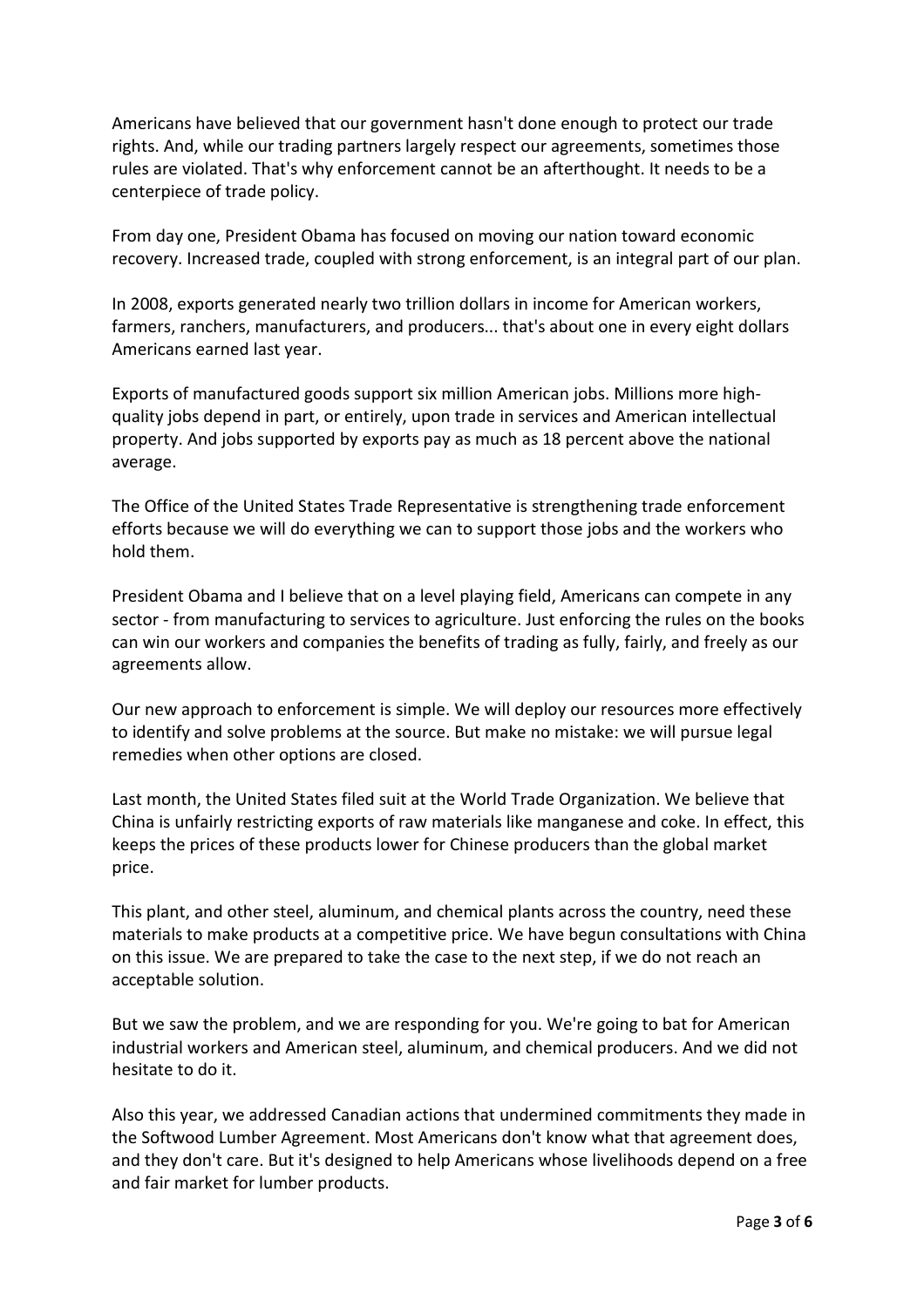So when Canada violated its commitment, we acted and imposed tariffs on Canadian lumber shipments. We hope to work out our differences with the Canadians. But we will keep tariffs in place to give them an incentive to come back to the table.

Legal remedies are never our first choice. Not because they are not effective, but because right now, many American companies, and the people who work for them, can't afford to wait years for an international legal case. So we will emphasize vigorous oversight, frank dialogue, and negotiation as faster means of getting trade back on track.

In May, we reached an agreement with the European Commission. It was a major breakthrough in a 20-year dispute that locked many American cattle ranchers out of the European beef market.

That achievement is the result of a great deal of hard work alongside our partners at the Department of Agriculture, led by Secretary Tom Vilsack.

American ranchers, meat packers, and their employees will now be able to sell high-quality American beef at zero duty within the European Union. Those exports are expected to put \$100 million in the pockets of American farmers and ranchers over the next three years.

As they do, we should see new jobs created among the more than one million ranches, farms, and businesses in America's beef industry.

Each one of those steps benefitted American workers and American businesses. But they were only a start.

President Obama has committed to a new approach to trade - one that rejects protectionism and creates opportunities at home and abroad. He recognizes that trade is essential to America's prosperity and has the potential to lift up workers in America and around the world. The President will share more about our approach, but we already know that for trade to reach its full potential, we need to do a better job of enforcing our trade agreements.

So, in this administration, we will break down trade barriers that confront American workers and businesses.

First, we will build on what works. One of the best ways we guarantee America's trade rights is by consistently monitoring our partners' trade practices. If they know we are holding a magnifying glass up to their actions, they'll be less likely to break the rules. So, we will use that magnifying glass on behalf of more American businesses.

Some of our best results have come from two targeted enforcement tools: one to stop violations in telecommunications trade, and one called Special 301, that does the same for American intellectual property rights.

That last one is a technical name for something fairly basic: one of our biggest, strongest enforcement tools.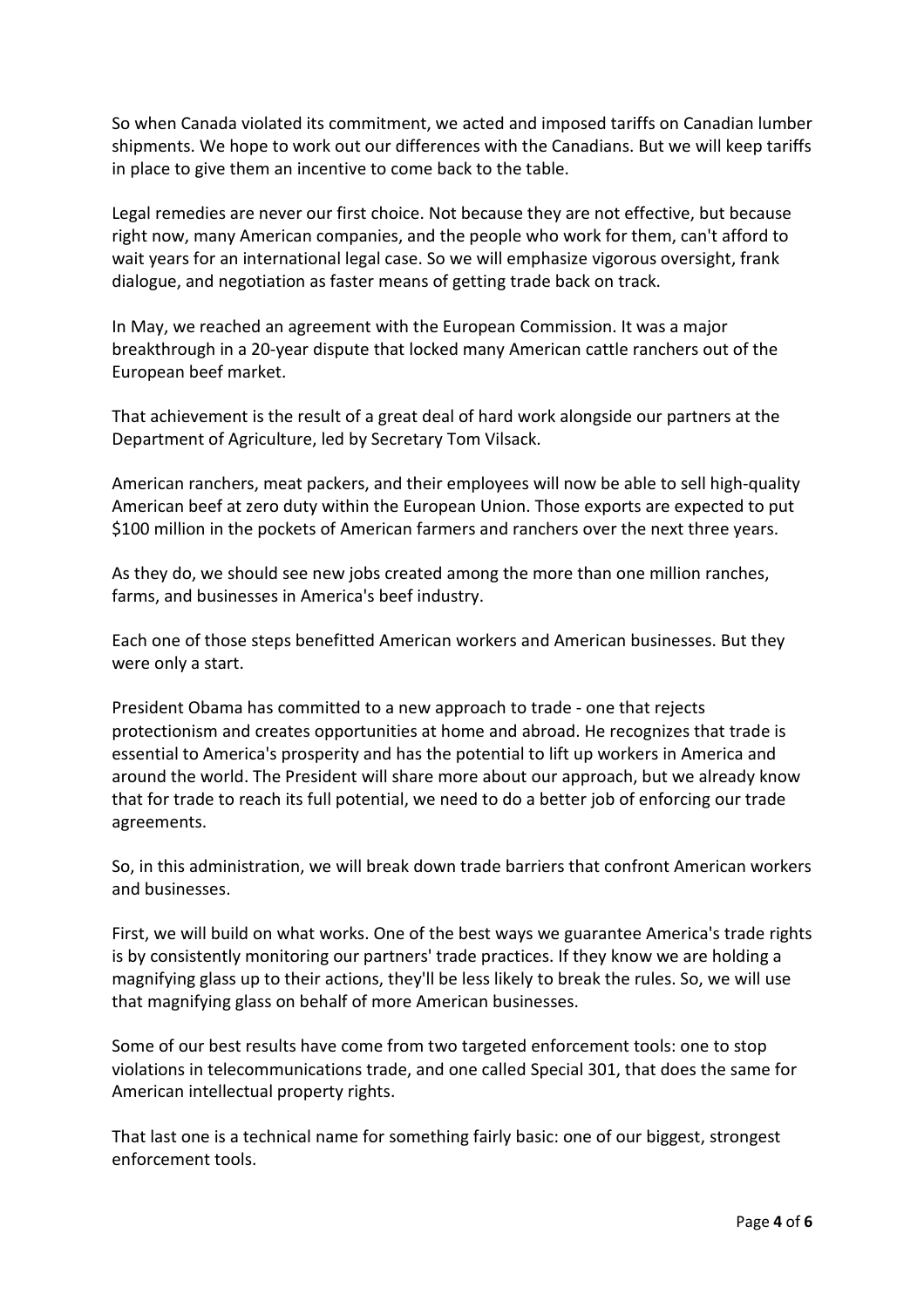We use it to scour the globe for copycats and counterfeiters, people who steal America's greatest strength: the intellectual property that flows from the ideas of the American people. Imitation may be the sincerest form of flattery. But piracy isn't flattery - it's theft.

That theft lets foreign companies market counterfeit and potentially unsafe goods. And that costs U.S. software companies, music producers, and other creative and innovative enterprises billions of dollars.

So, we call out countries that provide safe havens for the theft of American intellectual property. And as a result, those countries can then miss out on new trade privileges or programs.

We're going to apply the lessons of those successful programs to address other, equally important trade barriers. Two new, innovative tools will provide strong support for U.S. farmers, ranchers, and industry.

The first new tool will confront barriers that other countries raise to prevent our farmers and ranchers from marketing their products abroad. We must more strongly address sanitary and phytosanitary barriers, like the restrictive regulations some countries slapped on American pork because of the H1N1 flu scare. And we must address them across the board, as well as on a case by case basis. This will ensure our agricultural producers see their rights restored abroad, and their businesses saved here at home.

The second new tool will take on one of the biggest obstacles our manufacturers face: technical barriers to trade, such as technical regulations and standards that restrict U.S. exports of safe, high quality products. Now, we will seek out these barriers and tackle them head-on.

Next, we will leverage these new efforts and existing USTR work to better enforce America's rights around the world. The trade reports that go to Congress will be more than paperwork. We will use them in new ways to spur real actions with real impact for American workers and businesses.

Here's a concrete example. Secretary Gary Locke and I have agreed: When a USTR report identifies trade barriers threatening American jobs, our agencies will spring into action together.

USTR staff and Foreign Commercial Service officers in more than 75 major countries will team up.

They will talk to the right people and put pressure in the right places to break those barriers down.

And we will take similar action with colleagues from the Departments of State, Agriculture, and Treasury.

At the same time, these officers serving abroad will constantly feed real-time, on-theground information back to USTR. They will give us early warning about potential trade